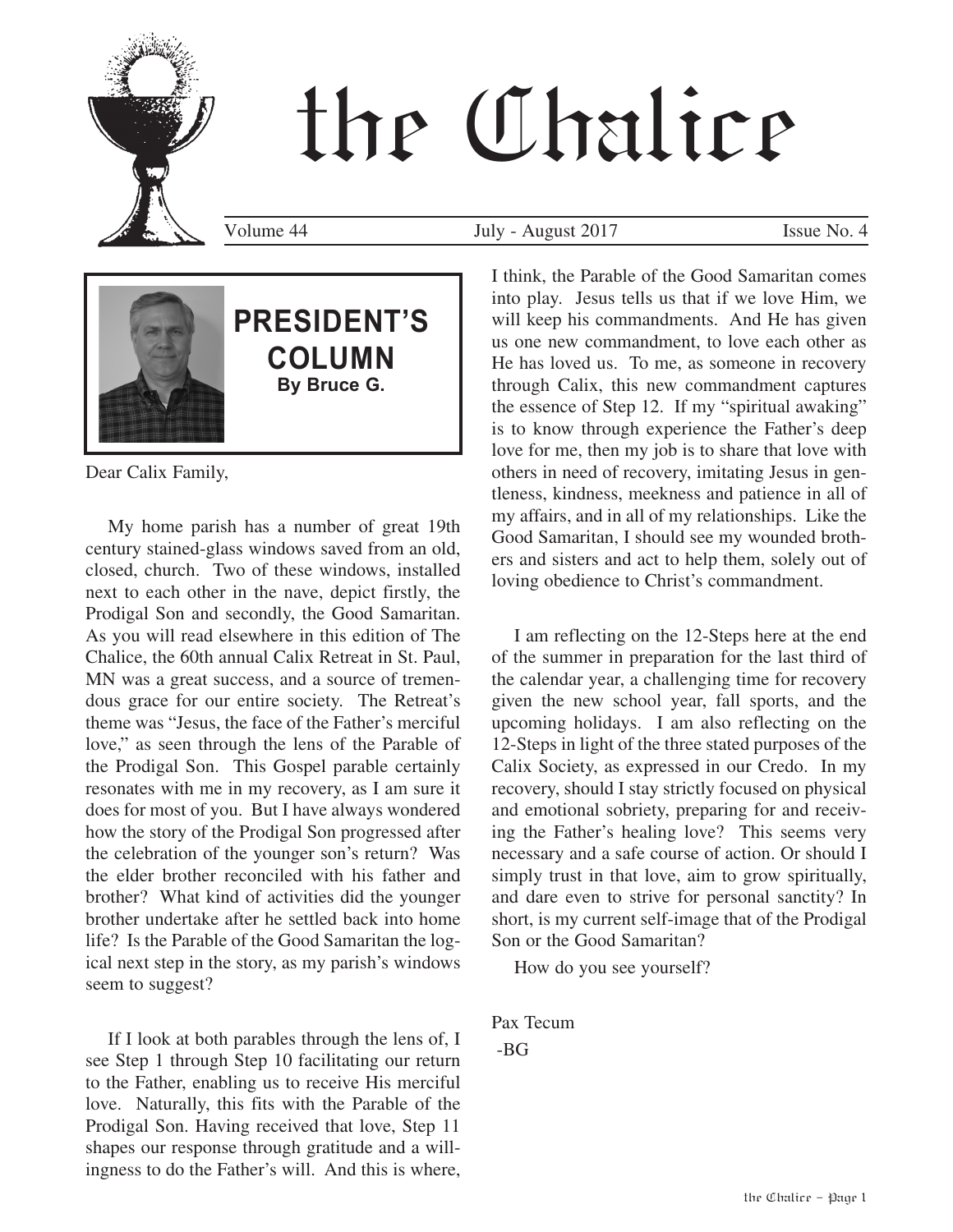



## **CHAPLAIN'S CORNER Father Douglas McKay**

#### **Catholic Addicts Living In Christ**

By Father Douglas McKay, O.F.S

 While reading through the May, 1980, newsletter from the Chalice, I came across this acronym that had defined our Calix Society. A California man writes: "Accepting 'X' as a universal symbol for Christ, he says, the letters in C-A-L-I-X then become an acronym for "Catholic Alcoholics Living In Christ." Today it may be necessary, in the plague of addictions, to make the letter 'A' stand for Addicts. And so in our 'Culture of Death and Addiction'—the plain purpose, the true meaning, and the exact 'Why' of Calix could read: "Catholic Addicts Living In Christ."

The story of William J. Montroy shows us how Catholic addicts live in Christ. Bill said that the thought of Calix really began to form from his spiritual encounter with Earl Rooney, an A.A. member and a '12-Stepper' who led our alcoholic founder from a near death experience to a new life in Christ.

It was on a cold winter night when Earl proclaimed to Bill that the way he quit drinking was by the grace of God that came to him through daily Mass and Holy Communion. Hearing the God story of his new found friend, Bill longs to live in Christ by going to confession, attending daily Mass, and receiving Holy Communion. Being filled with these sacramental graces, his thirst then becomes a thirst for Christ alone.

Also, the story of Pat Cunningham, an alcoholic priest, shows us how Catholic addicts live in Christ. Father Pat allows himself to be escorted to an ongoing daily Mass by our Calix Founders: Bill Montroy, Steve Levi, Sol Humbarger, Chuck

Jennings, and Bob Doherty. Then and only then, through the early morning sacrifices of our founders, will Father Pat find his sobriety and priestly sanctity. By renewing his life in Christ through Mass, Holy Communion, and Confession, this almost hopeless priest becomes the inspiration for the Foundation of our Calix Society.

Seeing the change wrought in Father Pat through the power of our Lord's Eucharistic presence, Montroy exclaims: "Dear God, this is the answer! This is the only sure and permanent way to sobriety and to true peace and happiness. I began to remember my first meeting with Earl and how my hopes were strengthen by my knowing that Mass and Communion would be my victory."

Montroy continues, "What more do we need? This is the strength, we are looking for. We can not fail if we continue this."

And even more assuring, Christ Himself calls us to remain and live in Him. How? In the Gospel He clearly tells us: "Remain in me, as I remain in you. Just as a branch cannot bear fruit on its own unless it remains on the vine, so neither can you unless you remain in me. I am the vine, you are the branches. Whoever remains in me and I in him will bear much fruit, because without me you can do nothing." (John 15: 4-5). And nothing means nothing—no sobriety, no sanity, no sanctity!

The Lord of Life also plainly proclaims to us in the same Gospel how to live and remain in Him. "Amen, Amen, I say to you, unless you eat the flesh of the Son of Man and drink his blood, you do not have life within you. Whoever eats my flesh and drinks my blood has eternal life, and I will raise him on the last day. For my flesh is true food, and my blood is true drink. Whoever eats my flesh and drinks my blood remains in me and I in him. (John 6: 53-56).

Therefore, I conclude that a new and abundant life is not found in a bottle, a joint, a pill, or a syringe but only in the sacraments of Jesus Christ who is the Way, the Truth, and the Life.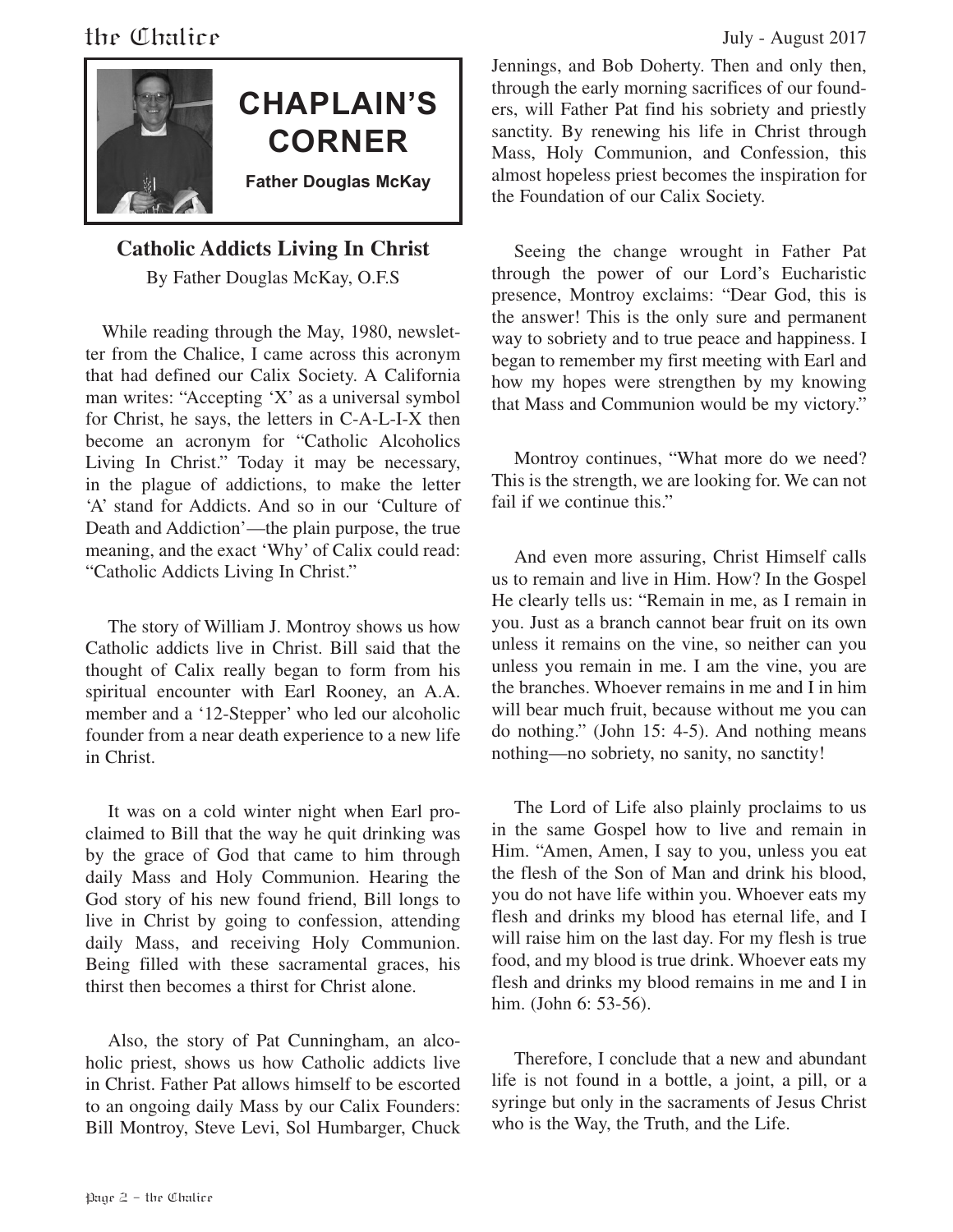The Calix Chaplain's Corner, (cont. from pg. 2)

Through the intercession of Our Lady of Recovery and Venerable Matt Talbot may we in recovery always celebrate the sacraments faithfully and remain as Catholic Addicts Living In Christ.

#### **Running into Sobriety**

By Jim Billingmeier

In 1980 when the walls closed in on me, and I went into treatment for my alcoholism, I was mixing prescription meds for my depression with beer, wine and whiskey just to cope and go to work. I weighed 213 lbs. and was as nervous as the proverbial cat on a hot tin roof. I went to treatment because I had no other choice.

I didn't enjoy treatment, but I did buy into the possibility that I could stay sober "a day at a time." However, it was very apparent to me that then that my "coping medicine" was gone and trying to get through each day was scary and nerve wracking. I had zero coping skills. To illustrate my condition at that time, I can relate that on my first day back at work, I looked down at my feet and realized I had 2 different shoes on!

I realized that I was ashamed of my physical appearance as well as my emotional struggles in the work environment. I was a supervisor in a product development laboratory, and now I had to deal with subordinates, customers and bosses without my booze and scripts as a crutch. I decided that I needed to lose weight and relieve my anxiety some way. I started walking and running, walk a minute, run a minute. Pretty soon I was up to running a mile to a mile and a half without stopping. I hated it! However, with diet modification and my exercising, I lost about 20 lbs. in 2 months. Also between AA, running and getting into Toast Masters, I began to feel a lot better.

One day I found myself talking with a technician, Phil, who I knew was a runner. I told him that I just hated it, but I knew it was doing me a lot of good. He asked me how far I was running. I told him about the mile, mile and a half routine, and he said that I just wasn't running far enough! He challenged me to train over the next month to get my average run up to 4 miles, and then he suggested we could run a 10K race together. I was dubious, but I really went at it. Two days before the race I went out and ran 6 miles. At the 10K I left Phil at about the 4-mile point and pushed myself to the finish. I averaged a little less than 8 minutes per mile, but more importantly, I felt this huge influx of satisfaction and peace.

 I later went on to run many races, including marathons at my new weight of 173 lbs. I now had an antidepressant/tranquilizer (running) and AA that really filled in the "holes" in my basket of coping skills. I ran for about 25 years, stopping when arthritis began to take hold. I still go to the gym 3-4 times a week to do stretching, weights and the elliptical or stair mill. I always feel tired and tranquil afterwards. So, you don't have to run if that's not your thing, but there are myriad other ways to get that aerobic fix. The toughest step is the first step out the door!

#### **New Website!**

In June the board voted to overhaul the Calix website. The existing site had become cumbersome to maintain, was often difficult to see and lacked many features that we felt were necessary to maintain a good internet presence for the society. Half of the expense was offset by 2 members and one unit. If you have not visited www. calixsociety.org recently, now is the time! Current members should have received an email asking you to go to the website and update your password. If you did not receive an email, please send an email to help@calixsociety.org and we'll get it straightened out. Also let us know what you think via the same email OR log in so you can access the forums (need to be logged in to access them via the Resources link) and chat with members online!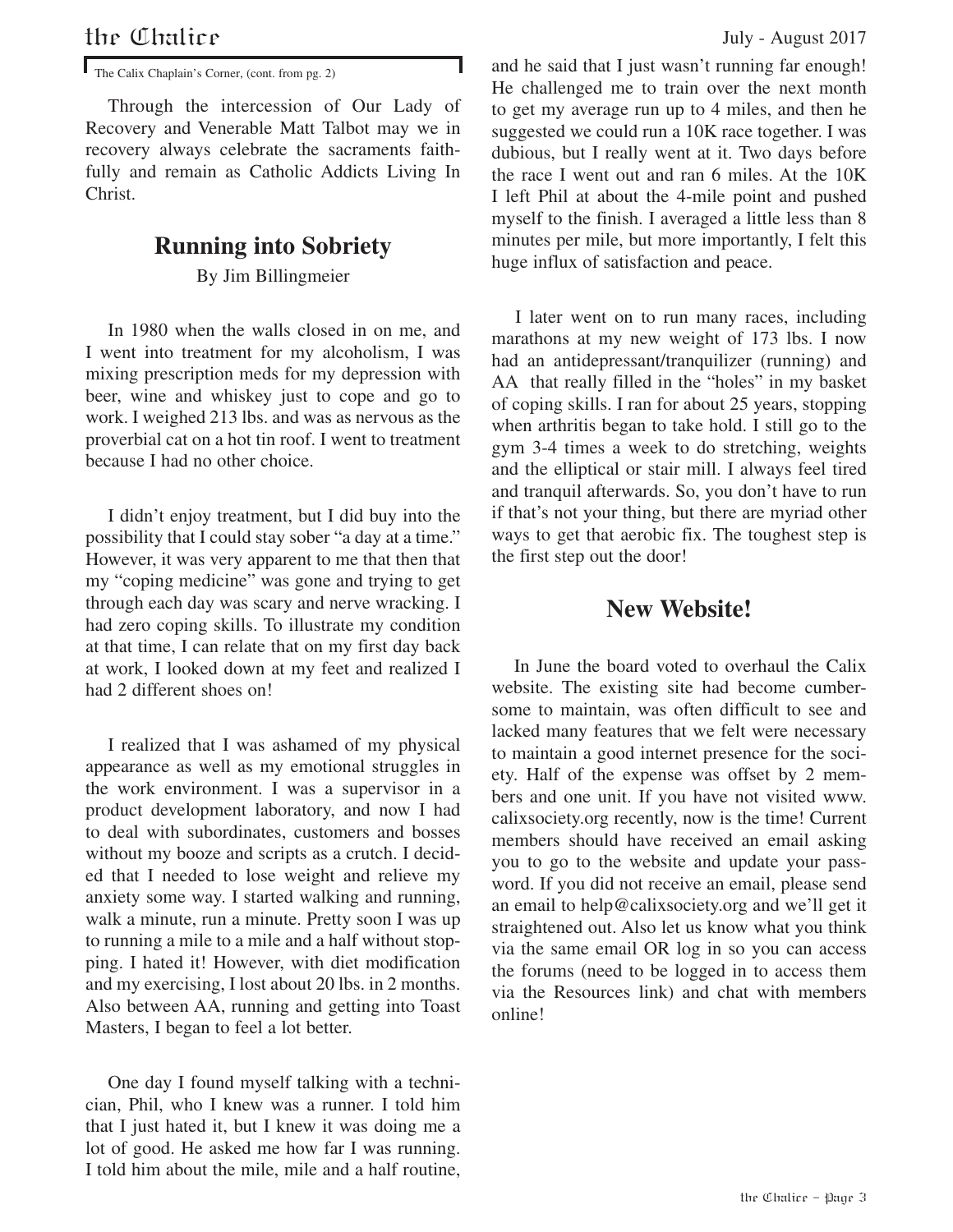#### **Announcement- Spiritual Retreat**

 A spiritual retreat is being held on September 15-17 in Warrenton, VA for women who are practicing Catholics and active in AA. Explore the 12 steps within 12 parables at this priest-led threeday retreat. This retreat is limited to 10 women. The retreat costs \$275 which includes all meals. Contact Molly at drmolly3@aol.com for more information.

#### **2017 Retreat in St. Paul**

The 2017 retreat in St. Paul was a wonderful success, although a bit chaotic for the organizers, There were folks signing up on the Friday of the retreat weekend! There were 60 attendees for all or part of the retreat including a person who was new to the area and was moving into his new house. Another attendee is in the midst of starting a new ministry for addiction in his church in Oklahoma, and his attendance in St. Paul was to learn about Calix and possible synergy with their plan. There was an attendee from Canada, who has known about Calix for a long time and who's considering starting a unit in his town. A couple from Faribeault attended to see if they could develop a Catholic recovery link for their sons.

The retreat began on Friday with a welcome by Dana C. and Christian W., who were the lead organizers of the weekend. This was followed by a video welcome by Annetta Sutton, an Al-Anon member and author. Some of the attendees visited St. Stevens Church in Minneapolis where Calix got its start through Bill Montroy and his AA friends. Other folks went on a walk by the Mississippi river and/or recited a rosary at the Marian Grotto. Bishop Andrew Cozzens was the lead celebrant at the evening Mass and the keynote speaker for the banquet. He focused his remarks on the parable of the Prodigal Son, relating the parable to the present day and recovery. Also, he told his story of his first meeting with Pope Francis.

Saturday began with Liturgy of the Hours followed by reconciliation. Afterwards Fr. Jim Livingston celebrated a Healing and Renewal Mass where many of the attendees were deeply, spiritually moved. After a sobriety countdown and cake following lunch, we were treated to a video message from Cardinal Tobin, the archbishop of the Newark, NJ archdiocese. Cardinal Tobin said he introduces himself in some basements by saying, "Hi, I'm Joe and I'm an alcoholc". He centered his remarks on the story from the New Testament about Jesus curing the 10 lepers, and having only one of them coming back to thank him. In the afternoon Fr. John McHale gave us a preview of a new retreat format that he's developing for people in recovery entitled "Walking with Jesus, from hope to Faith to Freedom". Following that discourse, Ephraim N. gave a moving AA/ Calix talk about his road to recovery and spiritual growth. AA and Al-Anon meetings were held after dinner to top off the day.

On Sunday a large group discussion was to get attendee's impressions of the retreat. Ken J. followed with a discussion of his experiences in Calix and a preview of the next retreat which will be held in Philadelphia. Ken was the founder of the first Philadelphia unit, and has been deeply involved with the Greys Ferry Unit and Our House Ministries which he and Fr. McKay provide the driving force. We concluded the retreat with a Mass celebrated by Fr. McHale

We in the St. Paul Unit are deeply indebted to Fr. McHale, who stepped into fill several roles for Fr. McKay. Unfortunately, Fr. McKay had to cancel his trip here due to his mother's serious illness. Please pray for Fr. Doug and his mom, who is in hospice.

#### **Unit News**

#### **Las Vegas, NV**

 I was copied on an e-mail from Madge L. of the Las Vegas Unit in which she asked for prayers for several unit members who are ailing. Please keep these folks in your daily prayers.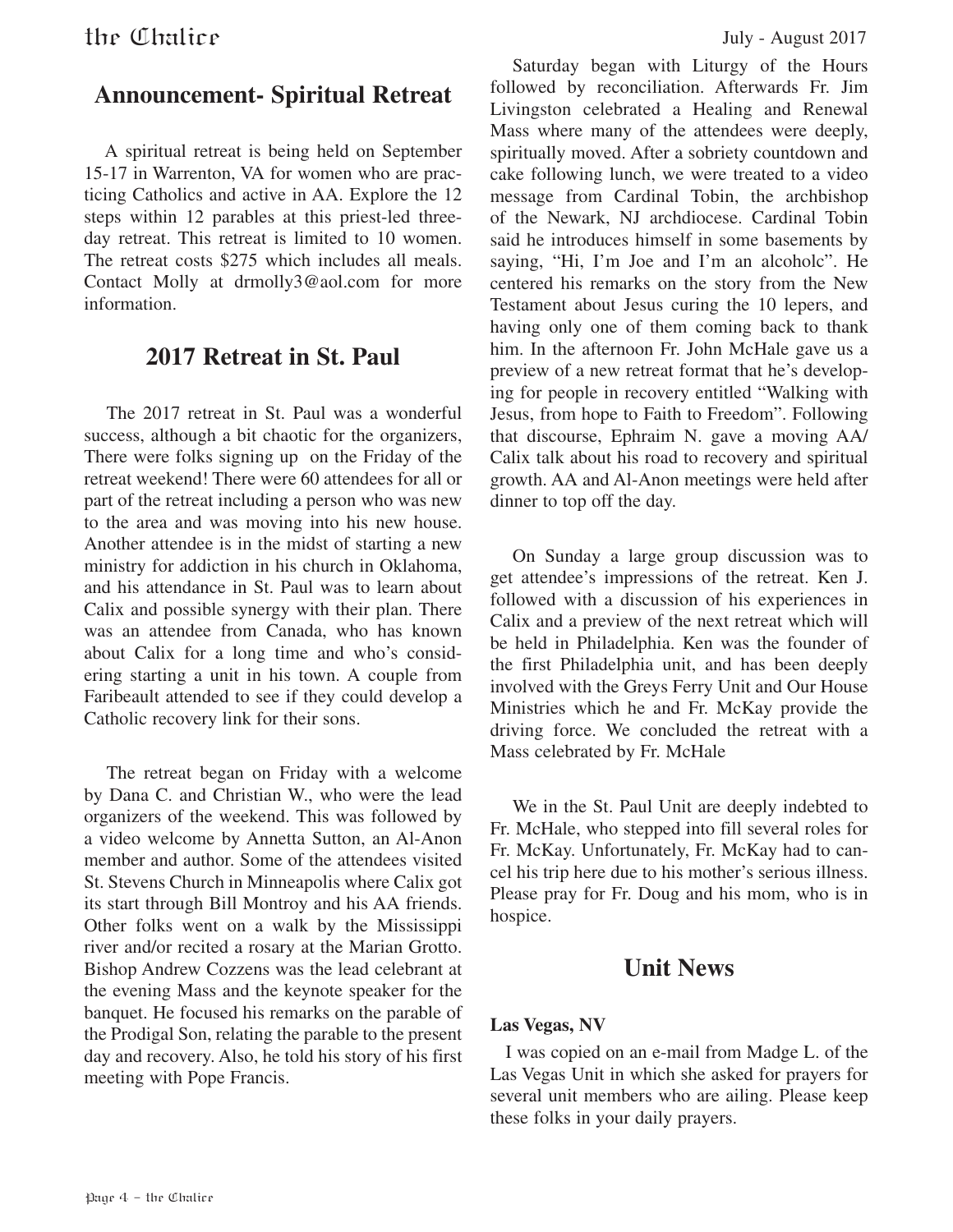#### **Norristown, PA**

 A new unit has been founded in Norristown, PA. They held their first meeting on August 26. Congratulations to these folks and best wishes from our Calix Board!

#### **The Lord Give You Peace!**

 All of our "Golden" Hail Mary's were answered this afternoon (9/4/17) when Fr. McKay's mother, Agnes, celebrated her eternal birthday. The Blessed Mother, angels and saints came to escort her to paradise after spending almost 5 months in hospice care at home.

I will send another email when the arrangements have been made. In the meantime, please keep the entire McKay family in your prayers.

Father's mailing address is 1441 S. 29th St., Philadelphia, PA 19146.

#### **When the Son of Man Comes**

by Fr. Maxim Popov, CMF

"When the Son of Man comes, will He find faith on earth?" - sincere, living faith? When I look out on the world and current events,, when I observe so many broken relationships between people, this question frequently haunts me. And I ask myself further: When the Son of Man comes, will He find faith in me?

At this time I cannot give a straightforward answer to this question. Perhaps I even fear to venture an answer. I only know that I would like to respond with a complete affirmative. At the present I have a certain knowledge, a certain experience of the Lord's daily presence in my life – a real feeling of His accompanying me through life. An incomprehensible, closeness, which I dates back to my first conscious childhood memories. This gives rise to acts of faith and love in my heart. I am not yet at a point of being able to conclusively answer the Lord's question. Still, I hope that my

Unit News (cont. from pg. 4) will, which strives to respond to the real action of His love, will always be united with His, despite all the obstacles, spiritual aridity and imperfections of my life. Jesus, I trust in You. Without You I cannot live. I believe that You will not abandon me, nor those close to my heart. I beg You, bless every one who will read these words. Give them true knowledge of the significance and inestimable value of Your particular path for each one of them. Amen.

> In 1998 I began to prepare for final vows. Before profession, every day during Mass I would offer up my vocation to the Lord, saying "Not my will but Thine be done." By May of that year I had developed difficulty walking and was diagnosed with multiple sclerosis. I accepted this verdict with considerable calmness, but the question emerged "Lord, do You really want me to serve You?"

> The moment of silence had come regarding my relationship with the Lord. I simply lay in bed and stared at the ceiling. I knew He was there but ignored Him. Things had not worked out the way I had wanted. Formerly, when I had worked with sick people, I used to speak with them frequently about suffering, about its the salvific value, and of the value of offering sacrifices. At this moment, however, I didn't want to apply all this to myself. I RESENTED HIM. As a mute protest, I refused to talk with Him: I knew this would hurt Him. I had wasted so much time and energy on the path of my vocation. And now…. Where is Your love in all this, Lord?

> That particular day almost no one except me knew my diagnosis. Suddenly, one by one, different people began to come into my room to visit. Each one told me that which I had never heard from him: "I love you." – and that was all. After spending a few minutes with me, each one left. These were various acquaintances, from my religious brothers to lay friends. And, notwithstanding the fact that most of them did not know each other, each one said the same simple sentence. When the first visitor told me that, I felt a little surprised. My astonishment increased with the second such message. With the third my amazement knew no bounds. When I had heard the ninth such message, I said to the Lord, "Was it You who sent me these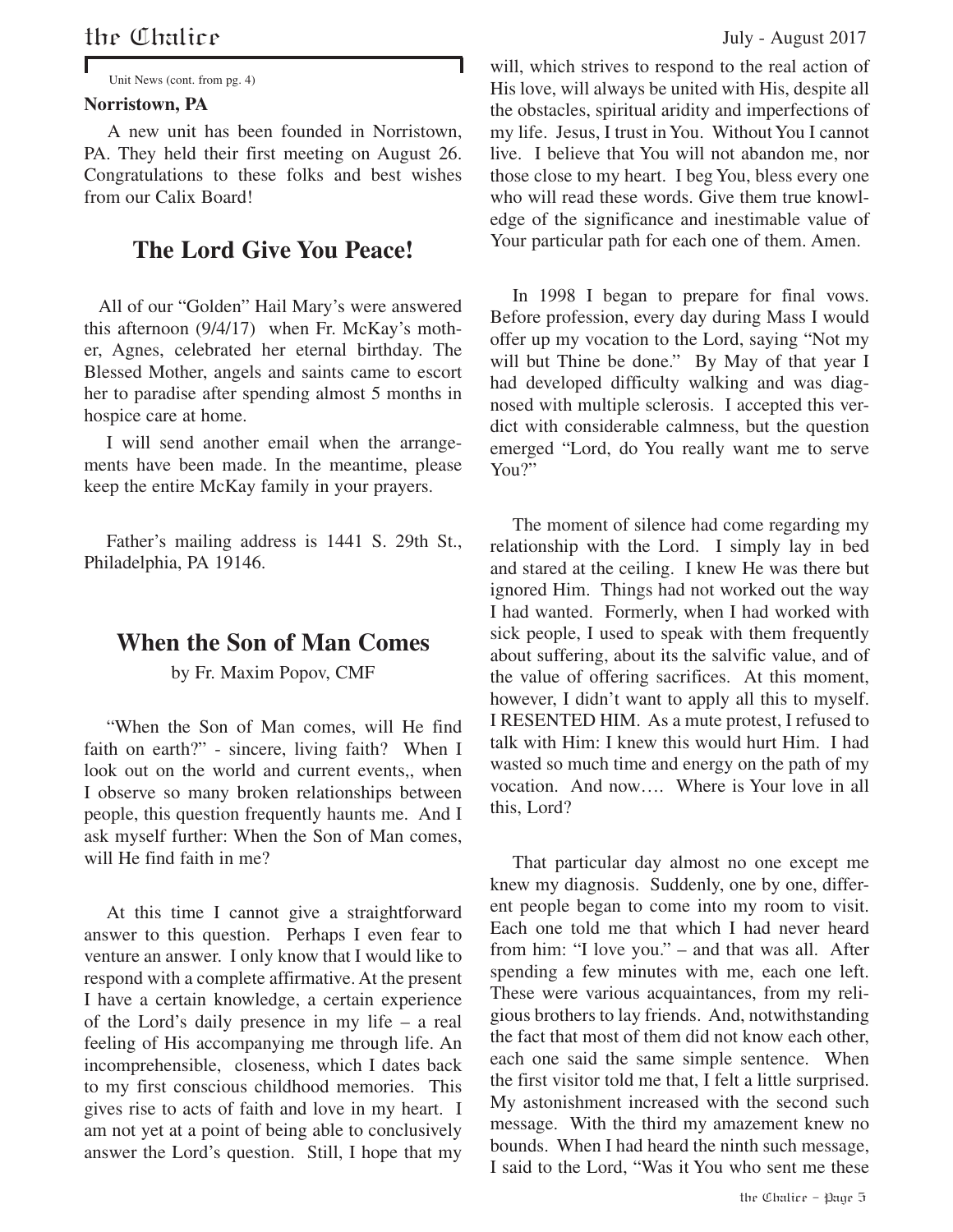When The Son of Man Comes (cont. from pg. 5)

people? All right. – let's talk. If you truly want me to serve You bring it about that I be able to remain in my congregation. O.K?". After this the tension in my relationship with the Lord lessened, but didn't altogether disappear. I only get into serious conflicts with those whom I truly love.

And now the long awaited day of my priestly ordination had come. The Krasnoyarsk parish, Transfiguration of the Lord, had been preparing for this for some time. Everything was very warm-hearted and ceremonial. As with my diaconal ordination, my ordinating bishop was Bp. Jerzy Mazur, SVD. Unfortunately, at the time of this writing (February of 2003) he is not with us. In April of 2002 the Russian authorities prevented him from returning from Poland to carry out his pastoral responsibilities, not giving any explanation for their actions. This is very painful to the Diocese of St. Joseph in Irkutsk. I believe that love is nourished on sacrifice, and that Bp. Mazur's complete humility, trust in God's will and acceptance of the situation will bring about great spiritual fruit.

From the perspective of more than a year and a half of priestly ministry at Transfiguration Parish, I can say "Yes, I am truly happy and this is mine." The Lord has healed much in me so that I can carry out my pastoral responsibilities. I regret nothing that has happened in my life. Everything has helped me better understand and better love those whom I serve. Humanly speaking, I am wounded in many areas of my life, but precisely from this vulnerability comes the strength to serve and to accept people as they are.

It is precisely Jesus as the Wounded Healer who gives sensitivity to peoples' problems and sufferings. As I come to know people better, I have come to be aware of a great need to help people in difficult life situations, especially the addicted, co-addicted and those suffering from emotional problems. With the blessing of the parish pastor, Fr. Dariusz Bialek, I founded a group to help such people. Sr. Mary Katherine Malmros SOLT assisted me in this venture. From the outset, we placed our group under the patronage of St. Maximilian Maria Kolbe, patron saint of the addicted. Despite the fact that it is based on the 12 Step Program, we strive to place more attention on the meaning and role of spiritual growth and the exodus from unmanageable situations.

God chose me not because I have special qualities, but rather in spite of my weaknesses and wounds. I gave nothing to God; it was He who gave me all. He has made me a happy man, because He has showed me that in fact my life has value. And I feel the presence and love of the Father. For every day I live in the state of grace, I give Him thanks. For every celebration of the Sacrament of Reconciliation and the Eucharist, I give Him thanks. For being able to function normally each day, I give Him thanks. For every second of prayer, every grain of love and gratitude, I give Him thanks. And for the miracle and unmerited gift of my vocation, I give Him thanks.

I do not know whether the Son of Man will find faith in me when He comes; but I am convinced that I will have much for which to thank Him, especially for the unearned gift of the priesthood.

*Fr. Popov, who serves in Siberia called me a few years back to ask about Calix. He sent me his treatise entitled, "When the Son of Man Comes". I took excerpts from this writing, since the original is 25 pages long. Jim B./ Ed.*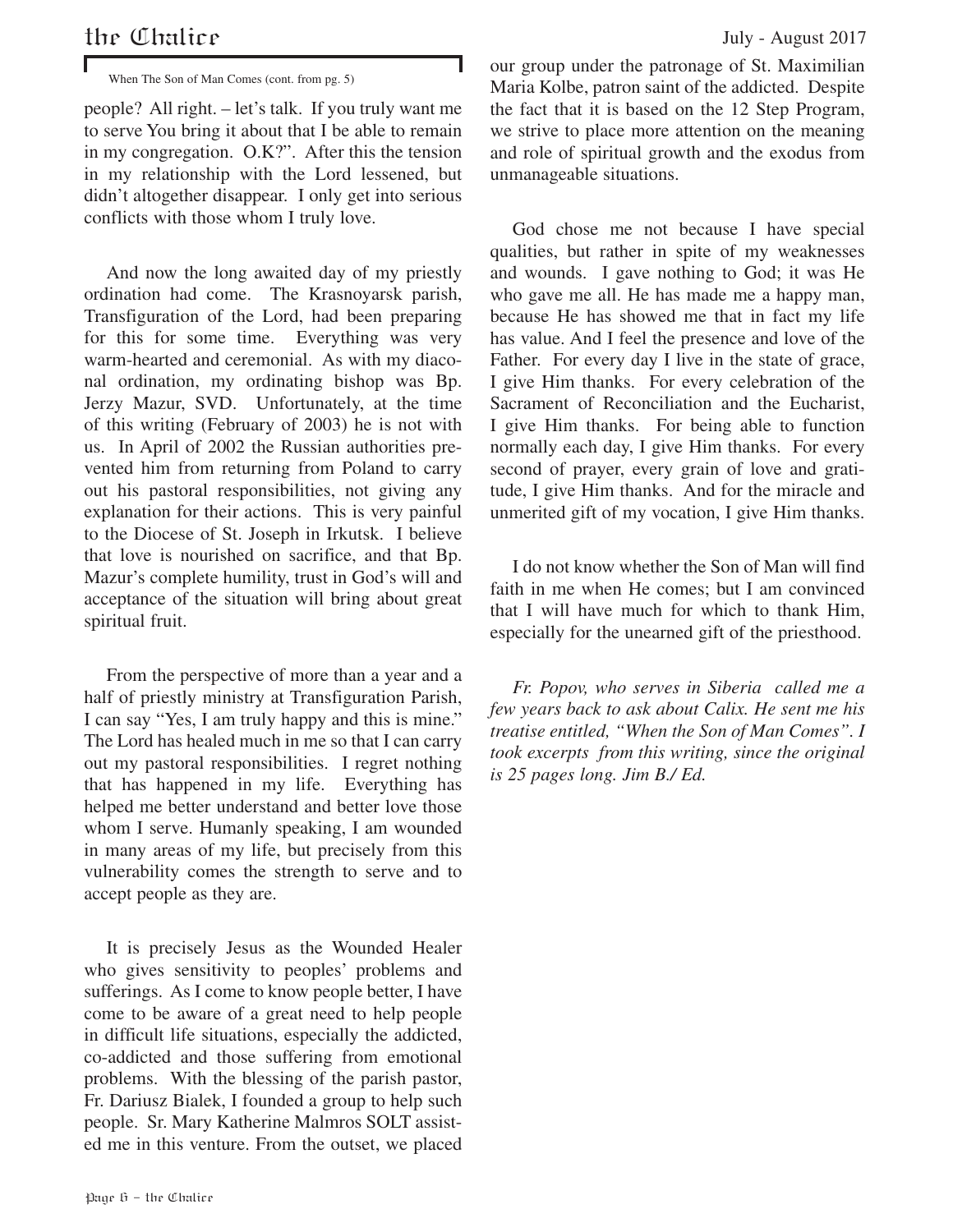#### **Literature**

| 12-Step Review (Set) edited by Fr. Emmerich Vogt        | \$15.00<br>Ppd |
|---------------------------------------------------------|----------------|
| The 12 Steps and Catholic Spirituality by Fr. Leo Dolan | \$1.00<br>ea.  |
| Introduction to Calix Packet                            | \$1.75<br>ea.  |
| A Word for the Problem Drinker                          | \$0.40<br>ea   |
| Calix, What and Why                                     | \$0.30<br>ea   |
| How it Works-Spiritually                                | \$0.30<br>ea   |
| Information for Chaplains                               | \$0.30<br>ea   |
| Matt Talbot Medals                                      | \$0.80<br>ea   |
| <b>Information for New Units</b>                        | \$0.30<br>ea   |
| Calix Induction Ceremony                                | \$0.30<br>ea   |
| Calix Pin (Members Only!)                               | \$5.00<br>ea   |

| NEW! Matt Talbot Prayer/Relic Card. Color cards contain prayer for Matt's<br>canonization, prayer asking for Matt's intercession and a piece of relic cloth that was<br>touched to a 1st Class relic making it a 3rd class.     |                |
|---------------------------------------------------------------------------------------------------------------------------------------------------------------------------------------------------------------------------------|----------------|
| NEW! Audio Version of Recovery meditations on the Stations of the Cross by Msgr.<br>Harrington and narrated by Gerard King**                                                                                                    |                |
| Calix and the Twelve Steps by Fr. Arnold Luger ** SPANISH EDITION **                                                                                                                                                            |                |
| Calix. What and Why ** SPANISH EDITION **                                                                                                                                                                                       |                |
| Matt Talbot sculpture See flyer under "resources". Send an email to help@philly-<br>calix.com before ordering to arrange for local pickup in Philadelphia and save the<br>shipping cost.                                        |                |
| Matt Talbot sculptures for the UK. Due to shipping costs we need to add \$10 US to the<br>cost.                                                                                                                                 |                |
| Calix Banner - with pole and rope to hang it                                                                                                                                                                                    |                |
| Calix Banner - without pole and rope                                                                                                                                                                                            |                |
| Sister Ignatia DVD. Documentary on the life of Sr. Ignatia and her role in early AA                                                                                                                                             |                |
| Recovery Meditation On The Stations of The Cross by Msgr. Harrington. Great<br>resource for your meetings during Lent!                                                                                                          |                |
| Heaven's Homecoming by Fr. Douglas McKay (Grays Ferry Spiritual Guide) Note that<br>the Kindle version is now available at amazon.com. Use the link from the Calix<br>homepage to get to Amazon and then look at "Kindle Books" |                |
| Calix and the Twelve Steps by Fr. Arnold Luger ** NOTE ** There is also a Kindle<br>version of this book available at Amazon.com. Go to the Calix homepage and click on<br>the Amazon banner to purchase for \$5.99!            |                |
| The Light of Faith (Reprinted!) by Fr. Francis Canavan                                                                                                                                                                          |                |
| By The Grace of God by Fr. Francis Canavan                                                                                                                                                                                      |                |
| The Soul of Sponsorship (From letters between Bill W. and Fr. Dowling) by Robert<br>Fitzgerald, S.J.                                                                                                                            |                |
| Sister Ignatia Angel of Alcoholics Anonymous by Mary Darrah                                                                                                                                                                     | \$19.00<br>Ppd |
| A 12-Step Approach to the Spiritual Exercises of St. Ignatius (52 Meditations, & their<br>relation to the 12 steps) by James Harbaugh, S.J.                                                                                     |                |
| Let the Oppressed Go Free by Cardinal Justin Rigali                                                                                                                                                                             | \$6.00<br>Ppd  |

| Calix Society                                                       | Date: <b>Date</b>                     |
|---------------------------------------------------------------------|---------------------------------------|
| <b>International Headquarters</b>                                   |                                       |
| P.O. Box 26                                                         | (800) 398-0524                        |
| Glenside, PA 19038                                                  |                                       |
| secretary@calixsociety.org                                          |                                       |
| <b>Membership Application</b>                                       |                                       |
|                                                                     | <b>THANK YOU FOR SUPPORTING CALIX</b> |
| Name:<br><u> 1989 - Johann Barbara, martxa alemaniar amerikan a</u> |                                       |
| <b>Street Address:</b>                                              |                                       |
| City/State/Zip                                                      |                                       |
|                                                                     |                                       |
| Unit:                                                               |                                       |
| Dues/ \$25.00/ yr: Please enclose a check to the Utilix Society     |                                       |
|                                                                     |                                       |
|                                                                     |                                       |
| <b>Signature</b>                                                    |                                       |